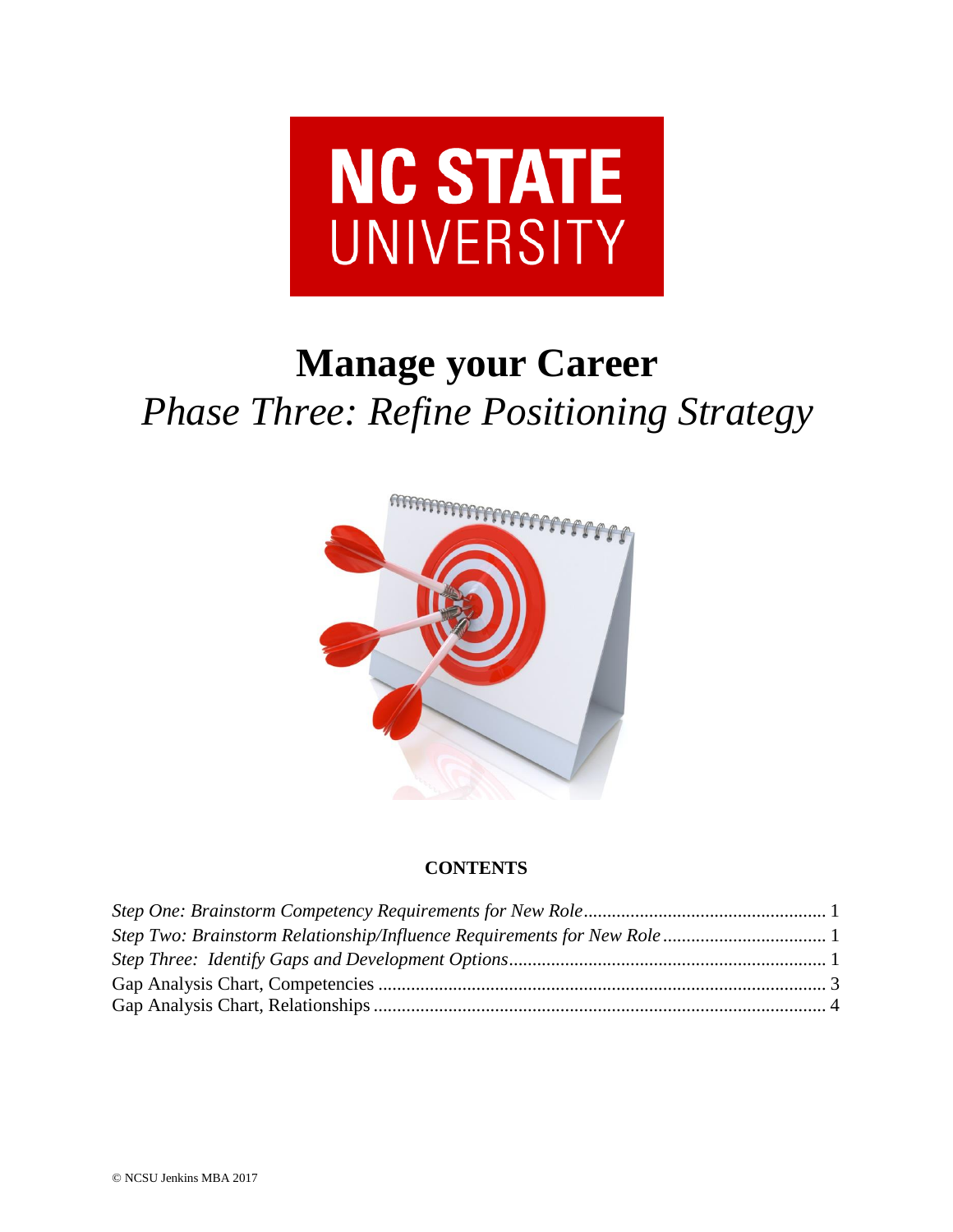## **PHASE THREE: REFINE POSITIONING STRATEGY**

#### *Overview*

Conduct a rigorous gap analysis against the competencies, relationships and influence required to make the move a reality within your current company. Identify which specific critical competencies demand development. Determine the advocacy you need to support your plan.

In Phase One, you considered to what extent you are engaging your talent in the workplace today and projected goals for more fully engaging your talent in the future. You asked: "What do I want to do next?" In Phase Two, you inventoried the range of resources (competencies, relationships, influence) available to you as you consider pursuing these *Incremental* or *Quantum*  career goals. You put your goals in context by asking: "What unique value do I bring to my company?"

Now, we want to look at where the gaps or opportunities for development exist between what you now offer and what you need to make available to the opportunity, in order to make the leap. We'll call this a gap analysis: identifying the actions you need to take to prepare to launch your next step. The analysis requires rigorous honesty on your part, willingness to see things as they are. Here, again, your Coach can be an invaluable ally. Also, frankly, it is hard work. So approach it in steps and then put it all together in a Gap Analysis Chart. If you are considering both an initial Incremental and a subsequent Quantum next step, address these separately using two distinct charts.

#### <span id="page-1-0"></span>*Step One: Brainstorm Competency Requirements for New Role*

In preparation for this step, review "Positioning Scripts" (Phase One) to focus your thoughts on what you want to accomplish. Visit the "Competency Worksheet" and "Relationship Map" (Phase Two) to remind yourself of your unique competencies and the relationships you have developed, which support the value of those competencies. Now you are ready to brainstorm the growth your new role will require.

First consider Competencies. As you review the Competency Worksheet, which of these key abilities will propel you toward your *Incremental* next role advance? Your *Quantum* role advance? Take each category one at a time and evaluate how important that capability will be to making the leap to the next level(s). What skills subsets might you add that will be critical?

#### <span id="page-1-1"></span>*Step Two: Brainstorm Relationship/Influence Requirements for New Role*

Next consider Relationships/Influence. As you review your "Relationship Map," determine who of these contacts will best serve you in accomplishing your goals. Who will be included in your internal network of champions? Who wants you to succeed? What is the state of these relationships now?

#### <span id="page-1-2"></span>*Step Three: Identify Gaps and Development Options*

For both capabilities and relationships, identify gaps between where you are now and where you need to go.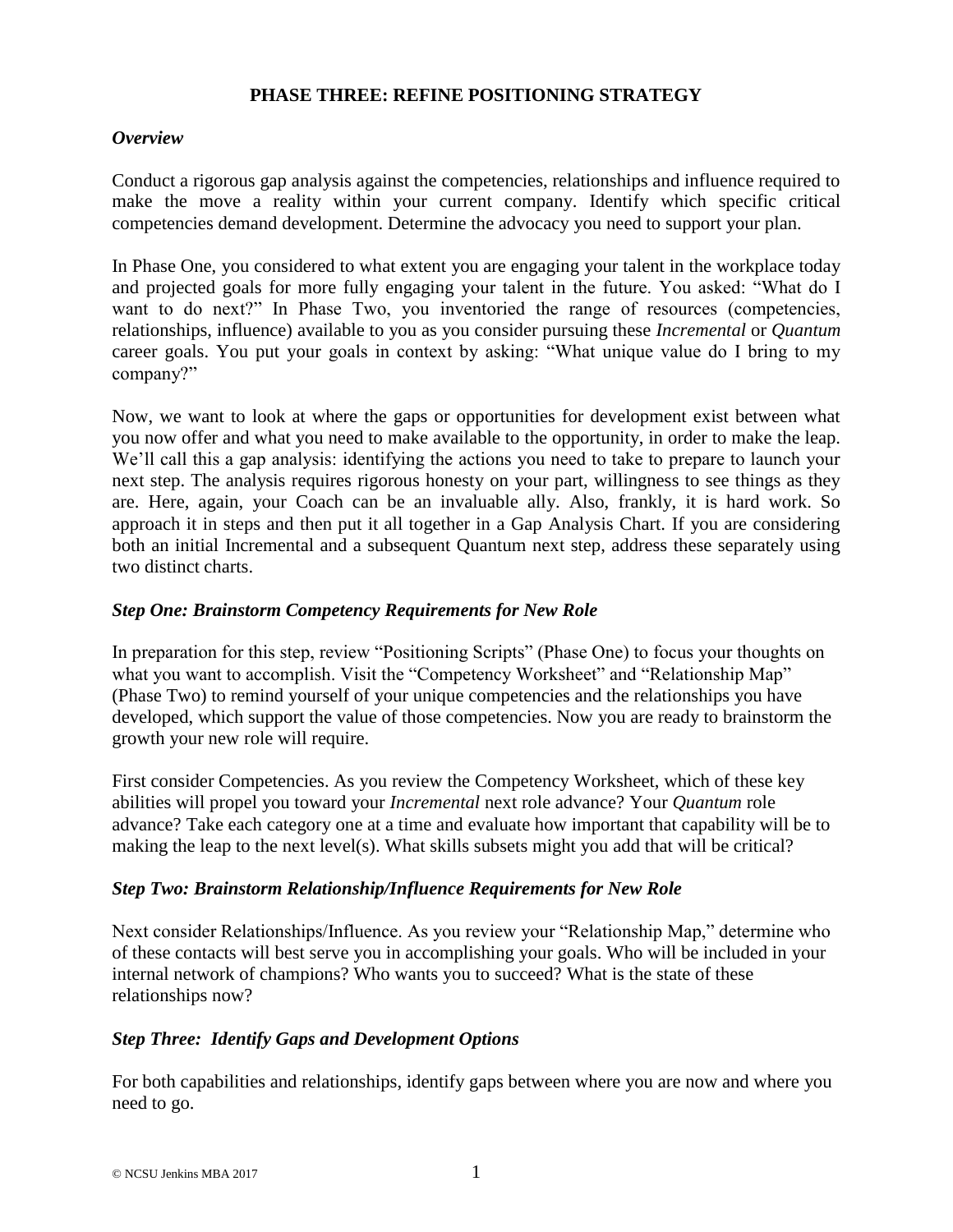## **Questions to Ask Yourself…**

## **Capabilities:**

What developmental activities will ratchet up your credentials? Brainstorm possibilities for strengthening competencies that you know your company values.

Which gaps could your B-school studies fill?

Where do you need further training? Research courses (B-School) and other training that might punch the appropriate tickets for you. Consider joining professional associations dedicated to developing competency within its membership.

What do you need to be reading? Writing? Presenting?

Where might you gain further exposure to the ideas/issues/solutions you need to be addressing?

#### **Relationships:**

Which momentum-linked relationships need attention?

With whom do you need to reconnect?

Of those people identified in your Network Map as potential supporters, who is currently aware of your work interests?

Who would be willing to advocate for you in either an *Incremental* or *Quantum* next step?

Of the detractors you have listed, who is in a position to hold you back?

What could you do to win the support of potential detractors or at least lessen their negative impact?

*Action: Complete the Gap Analysis Charts*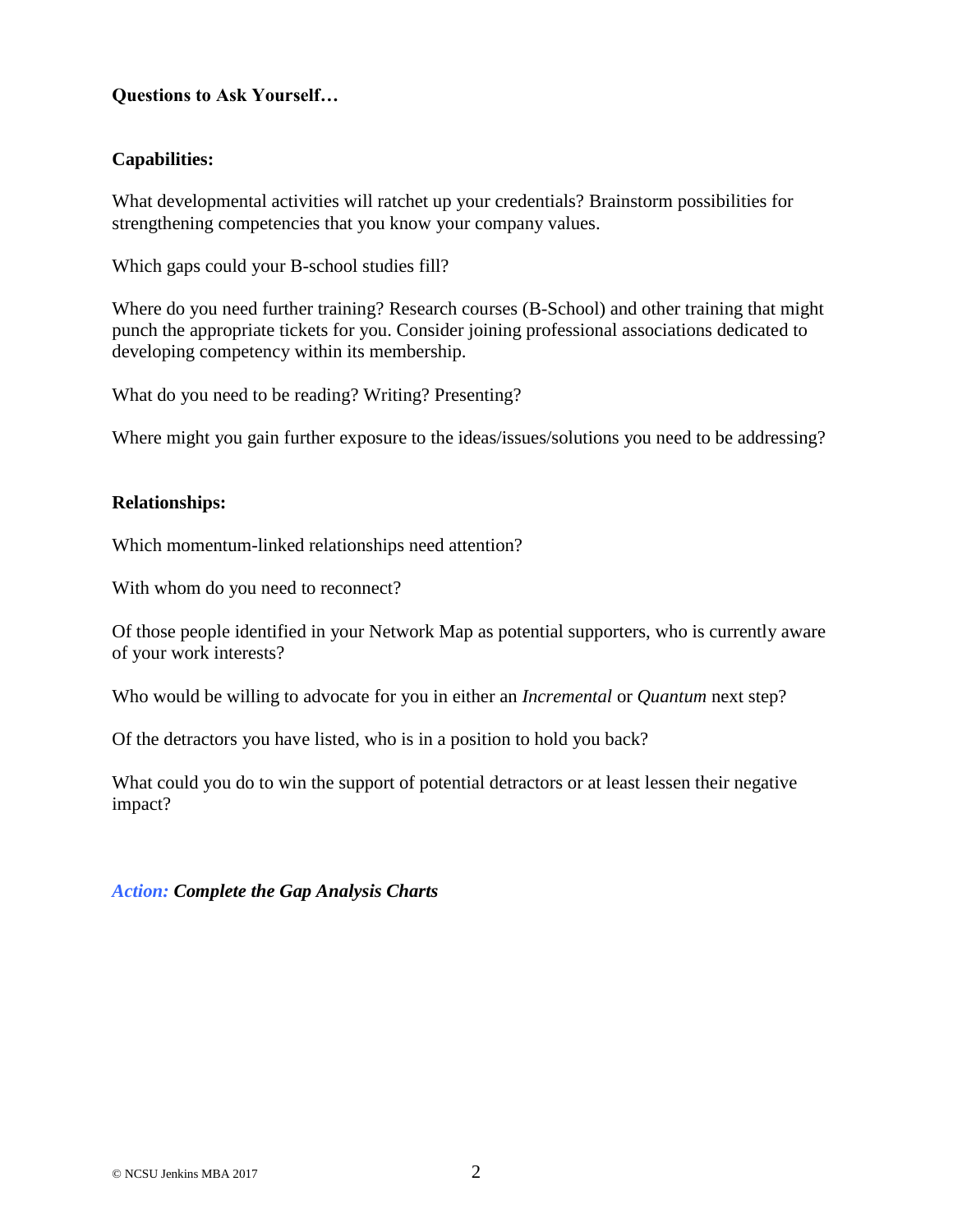# **Gap Analysis Chart Competencies Required for Launch**

This form may be downloaded in Microsoft Word from the Meridian Career Navigator.

| <b>Competency</b><br><b>Required in New Role</b> | <b>Degree of Strength</b> | Development<br><b>Options</b> |
|--------------------------------------------------|---------------------------|-------------------------------|
| <b>Strategic Thinking (overall)</b>              |                           |                               |
| Expertise                                        |                           |                               |
| Vision                                           |                           |                               |
| Execution                                        |                           |                               |
|                                                  |                           |                               |
| <b>Communications (overall)</b>                  |                           |                               |
| Clarity, conciseness, correctness                |                           |                               |
| SQ/EQ                                            |                           |                               |
| Listening                                        |                           |                               |
| Presenting                                       |                           |                               |
|                                                  |                           |                               |
|                                                  |                           |                               |
|                                                  |                           |                               |
| <b>Team Leadership (overall)</b>                 |                           |                               |
| Expertise                                        |                           |                               |
| Vision                                           |                           |                               |
| $EQ/SQ$                                          |                           |                               |
| Decisiveness                                     |                           |                               |
| Focus                                            |                           |                               |
| Persuasiveness                                   |                           |                               |
|                                                  |                           |                               |
|                                                  |                           |                               |
|                                                  |                           |                               |
| <b>Accountability (overall)</b>                  |                           |                               |
| Work                                             |                           |                               |
| Actions                                          |                           |                               |
| Self                                             |                           |                               |
|                                                  |                           |                               |
|                                                  |                           |                               |
|                                                  |                           |                               |
|                                                  |                           |                               |
| <b>Execution (overall)</b>                       |                           |                               |
| Results                                          |                           |                               |

Overall Total